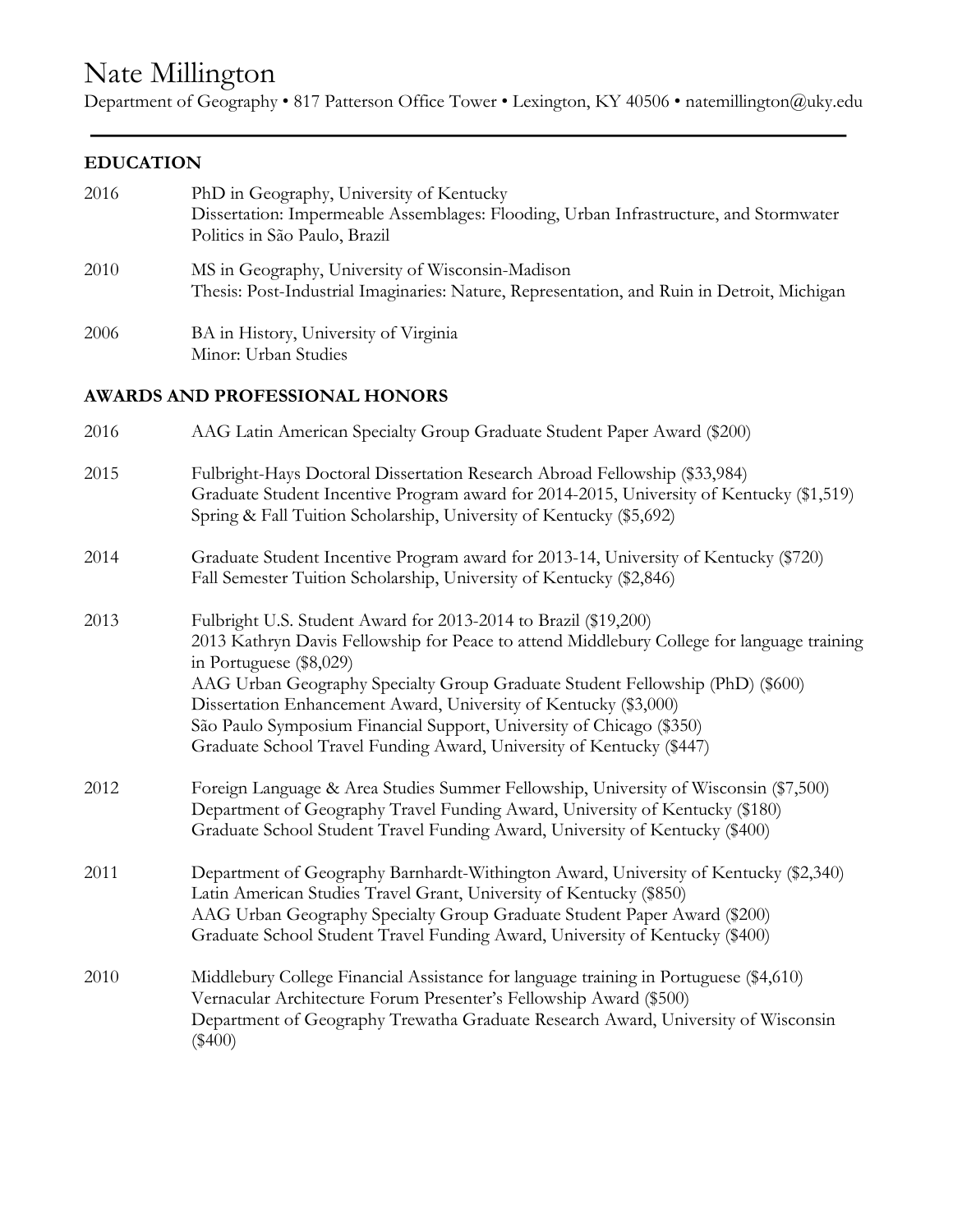# **PUBLICATIONS**

#### Refereed Articles

- 2015 Millington, Nate. "From Urban Scar to 'park in the sky': *Terrain Vague,* Urban Design, and the Remaking of New York City's High Line Park." *Environment and Planning A* 47, 2324- 2338.
- 2013 Millington, Nate. "Post-Industrial Imaginaries: Nature, Representation and Ruin in Detroit, Michigan." *International Journal of Urban and Regional Research* 37(1), 279-296.

Refereed Book Chapters

Forthcoming Millington, Nate. "Public Space and Terrain Vague on São Paulo's Minhocão: The High Line in Translation." In B Rosa & C Linder (eds) *Deconstructing the High Line: Essays on Postindustrial Urbanism* (In press, planned publication date in Spring 2017 by Rutgers University Press.)

#### Online Publications

2015 Millington, Nate. "The Everyday Paths of Water in the City." *Edge Effects* blog: http://edgeeffects.net/water-in-the-city/. Publication date September 17.

#### Book Reviews

| 2016 | Millington, Nate. "The Taking Places: Book Review of Felipe Correa's Resource Extraction   |
|------|--------------------------------------------------------------------------------------------|
|      | Urbanism." Landscape Architecture Magazine, August.                                        |
| 2013 | Millington, Nate. Book Review: Mobile Urbanism: Cities and Policymaking in the Global Age. |
|      | Journal of Planning Education and Research 33, 130-132.                                    |

## **TEACHING EXPERIENCE**

#### Instructor

| 2015        | Geography of Brazil (Spring), University of Kentucky Department of Geography                                           |
|-------------|------------------------------------------------------------------------------------------------------------------------|
| 2013        | Introduction to Human Geography (Online, summer), University of Kentucky Department<br>of Geography                    |
|             | Graduate Teaching Assistant                                                                                            |
| $2011 - 13$ | Community 101 (Fall 2011, Spring 2012, Fall 2012, Spring 2013), University of Kentucky<br>College of Arts and Sciences |
| 2011        | Lands and Peoples of the Non-Western World (Spring), University of Kentucky Department<br>of Geography                 |
| 2010        | American Cities (Fall), University of Kentucky College of Arts & Sciences and Department<br>of Geography               |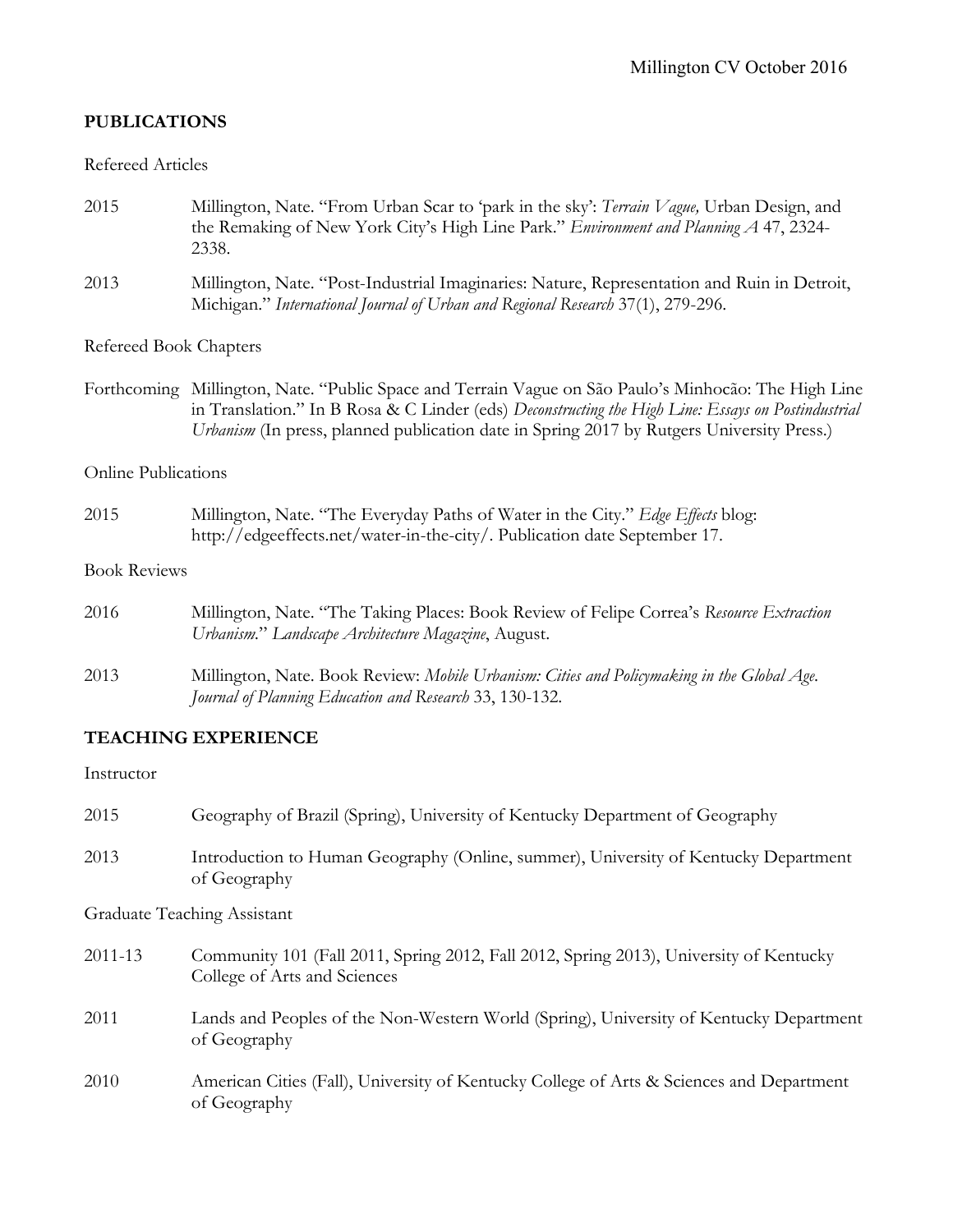- 2009-10 Environmental Conservation (Fall 2009, Spring 2010), University of Wisconsin Department of Geography
- 2008-09 Introduction to Human Geography (Fall 2008, Spring 2009), University of Wisconsin Department of Geography

Assessment of Student Work

- 2014- Essay Scorer, Council for Aid to Education
- 2013- AP Human Geography Reader, Educational Testing Services, Cincinnati, OH

#### **RESEARCH EXPERIENCE**

- 2013 Research Assistant, "Huntertown," sponsored by the Kentucky Oral History Commission and the University of Kentucky, in association with the Louie B. Nunn Center for Oral History (Primary Investigator: Dr. Richard Schein, University of Kentucky).
- 2012 Research Assistant, Summer 2012 "Social Justice/Faith Groups, Urban Homelessness and Spaces of Praxis: Lexington's Catholic Action Center" (Primary Investigator: Dr. Sandra Zupan, University of Kentucky).
- 2010 Research Assistant, Summer Field School in Vernacular Architectural History (Primary Organizer: Dr. Anna Andrzejewski, University of Wisconsin-Madison).

# **CONFERENCE PARTICIPATION**

#### Conference Organizing

- 2010-2014 Organizer, Dimensions of Political Ecology Conference, Lexington, Kentucky
- 2012-13 Conference Chair, Dimensions of Political Ecology Conference (February 28 March 3, 2013) & President, University of Kentucky Political Ecology Working Group

#### Paper Presentations

- 2016 The High Line in Translation: New Vocabularies of Green Infrastructure on São Paulo's Minhocão. American Association of Geographers' Annual Meeting, March 29-April 2, San Francisco, California.
- 2015 O Caminho Diário das Águas na Cidade: Paisagem e Crise Hídrica em São Paulo. University of São Paulo Department of Geography, December 14.

Fluvial Urbanism in a City of Floods: Urban design and the Politics of Permeability in São Paulo, Brazil. Association of American Geographers Annual Meeting, April 21-April 24, Chicago, Illinois.

 Political Designs: Boundary Making in São Paulo's *Várzea*. Dimensions of Political Ecology Conference, February 26-28, Lexington, Kentucky.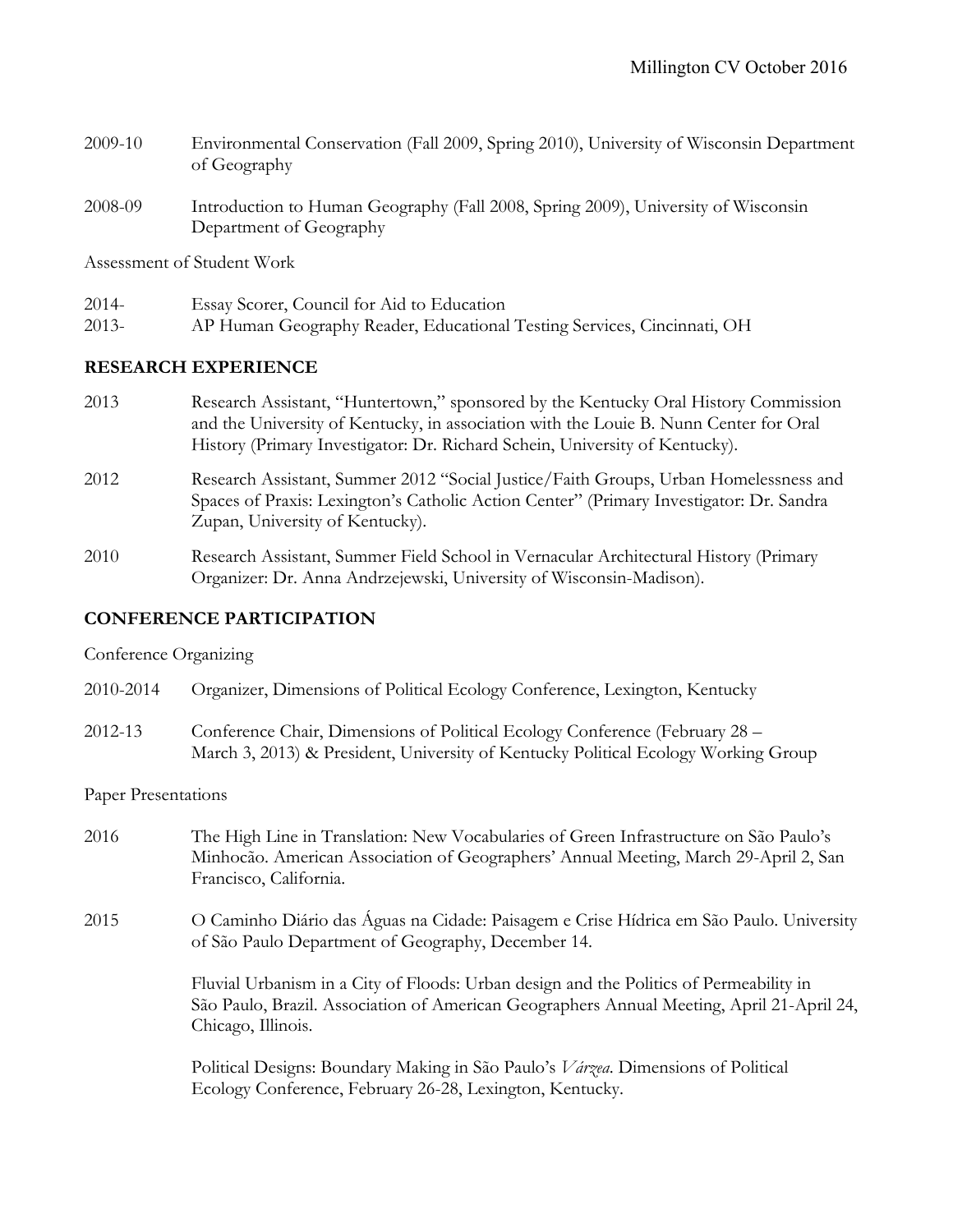| 2013 | Impermeable Assemblages: Flooding, Environmental Hazards, and Stormwater Politics in<br>São Paulo, Brazil. University of Chicago São Paulo Symposium, May 10-11, Chicago, Illinois.                                                  |
|------|--------------------------------------------------------------------------------------------------------------------------------------------------------------------------------------------------------------------------------------|
|      | Seeing the High Line: Urban Political Ecology, Aesthetics, and the Post-Political<br>Landscape. Association of American Geographers Annual Meeting, April 9-13, 2013, Los<br>Angeles, California.                                    |
|      | Assembling the City: Flooding, Infrastructure, and Urban Political Ecology in São Paulo,<br>Brazil. Dimensions of Political Ecology Conference, February 28-March 3, Lexington,<br>Kentucky.                                         |
| 2012 | Impermeable Assemblages: Flooding, Urban Infrastructure, and Post-Politics in São<br>Paulo, Brazil. 19 <sup>th</sup> Annual Conference on Critical Geography, November 2-4, 2012,<br>Chapel Hill, North Carolina.                    |
|      | Producing a Post-Political Landscape: Urban Wilderness, Race, and Nature in Milwaukee,<br>Wisconsin. Dimensions of Political Ecology Conference, April 13-15, Lexington,<br>Kentucky.                                                |
|      | Landscapes of Purification and Contestation: Milwaukee's North Avenue Dam.<br>Association of American Geographers Annual Meeting, February 24-18, 2012, New<br>York, New York.                                                       |
| 2011 | Post-Industrial Imaginaries: Nature, Representation, and Ruin in Detroit, Michigan.<br>Association of American Geographers Annual Meeting, April 12-17, 2011, Seattle,<br>Washington.                                                |
| 2010 | Envisioning Detroit: The Michigan Central Station and the Politics of Representation.<br>Vernacular Architecture Forum, May 19-22, 2010, Washington, DC.                                                                             |
|      | Urban Nature and the Cultural Landscape: Milwaukee's North Avenue Dam. University of<br>Wisconsin Buildings-Landscapes-Cultures Program Student Symposium, May 7, Milwaukee,<br>Wisconsin.                                           |
|      | 'Wild, Wild Midwest': Landscape, Vision, and Nature in Detroit, MI. Association of<br>American Geographers Annual Meeting, April 14-18, Washington, DC.                                                                              |
|      | 'Wild, Wild Midwest': Landscape, Vision, and Nature in Detroit, MI. University of<br>Wisconsin-Madison, 9 <sup>th</sup> Annual Graduate Student Symposium, April 8-9, Madison,<br>Wisconsin.                                         |
|      | 'Wild, Wild Midwest': Landscape, Vision, and Nature in Detroit, MI. Midwest<br>Interdisciplinary Graduate Conference, February 12-13, Milwaukee, Wisconsin.                                                                          |
| 2009 | Envisioning Detroit: Detroit's Michigan Central Station and the Politics of Representation,<br>Minnesota Chapter of the Society of Architectural Historians Fourth Annual Student<br>Symposium, September 26, Saint Paul, Minnesota. |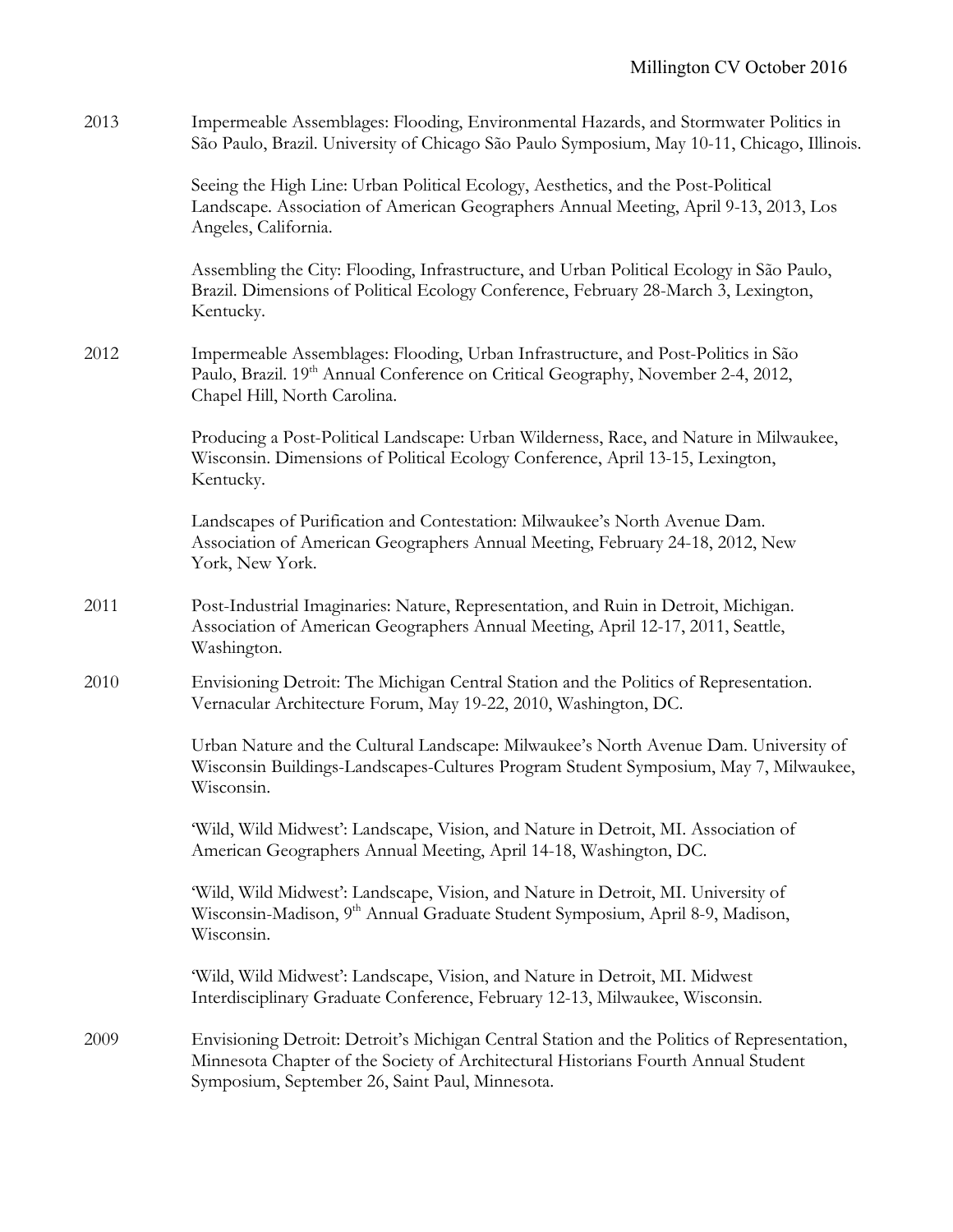#### Organized Sessions & Panels

| 2015 | "Infrastructural Visions and the Politics of Urban Design: Creating and Managing Urban |
|------|----------------------------------------------------------------------------------------|
|      | Landscapes in the Era of Climate Change." Dimensions of Political Ecology Conference,  |
|      | February 26-28, Lexington, Kentucky (with Kenny Stancil)                               |

2013 "Urban Design, Climate Resignation, and the Politics of Sustainability: Accommodating Climate Change in Cities." Dimensions of Political Ecology Conference, February 28-March 3, Lexington, Kentucky

> "Political Ecology: Pasts, Presents, and Futures." Dimensions of Political Ecology Conference, February 28-March 3, Lexington, Kentucky

 Selected Participant, *International Journal of Urban and Regional Research '*Author Meets Critics' Seminar, January-May: http://www.ijurr.org/authors-meet-critics-2013/

2012 **"**Environmental History & Historical Political Ecology I & II" Dimensions of Political Ecology Conference, April 13-15,, Lexington, Kentucky.

> "Industrial Ecologies," Dimensions of Political Ecology Conference, April 13-15, Lexington, Kentucky.

 "Racialized Landscapes: Embodiment, Mutable Natures, and Environmental Politics I & II" Dimensions of Political Ecology Conference, April 13-15, Lexington, Kentucky (with Sarah Watson)

2011 "Representing and Imagining the City I, II, and III," Association of American Geographers Annual Meeting, April 12-17, Seattle, Washington (with Jason Nu)

## **LANGUAGE TRAINING & NON-DEGREE EDUCATIONAL ENRICHMENT**

- 2013 Middlebury College, School of Portuguese Six-Week Portuguese Immersion Program
- 2012 Pontifical Catholic University of São Paulo & Tulane University Summer Course in Portuguese Language and Brazilian Studies, São Paulo
- 2011 Middlebury College, School of Portuguese Six-Week Portuguese Immersion Program
- 2007 University of Washington Extension Online Coursework in Geographic Information Systems

## **UNIVERSITY AND DEPARTMENTAL SERVICE**

2015 Graduate Student Representative to Graduate Program Committee, University of Kentucky Department of Geography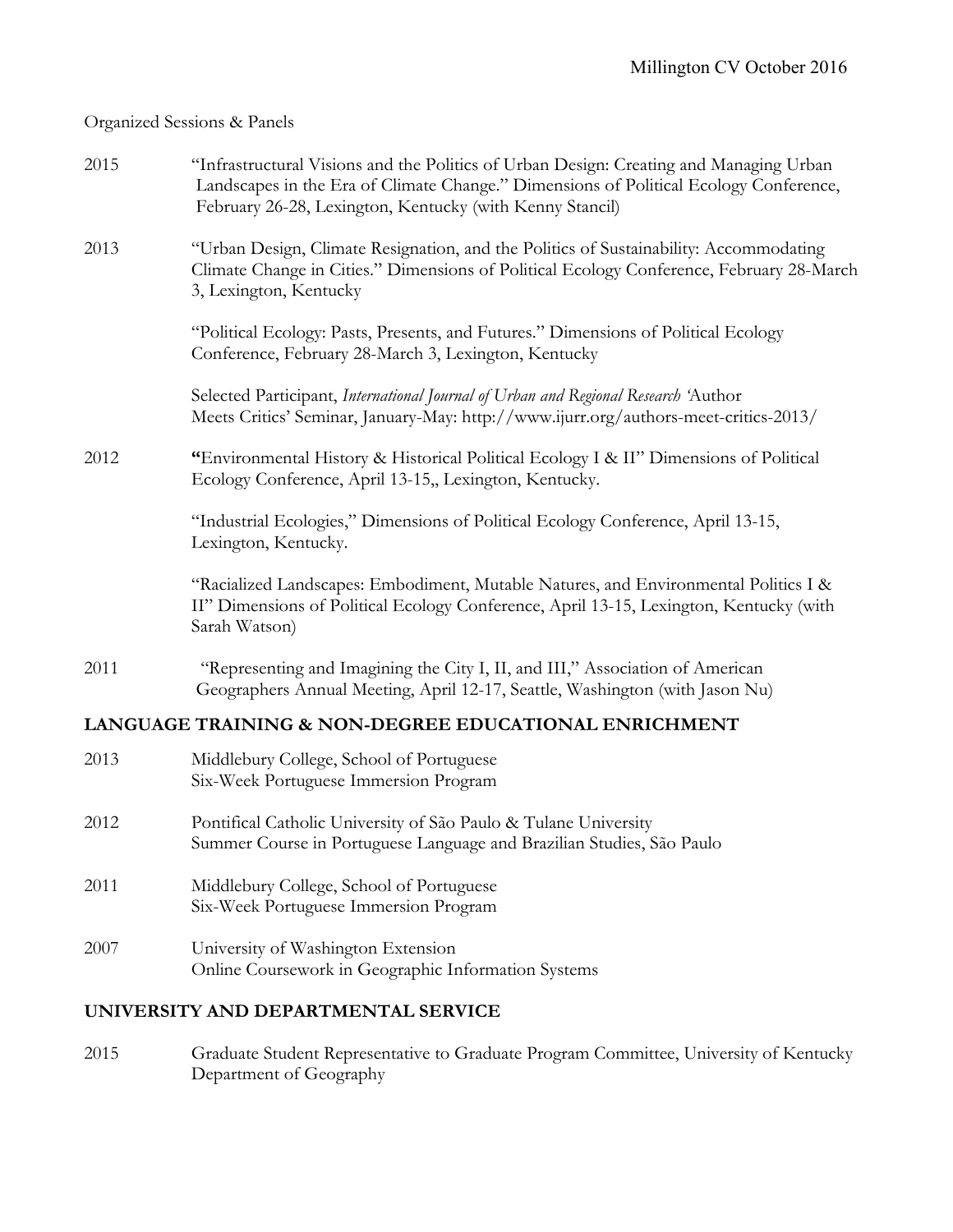| 2010-11 | Graduate Student Representative to Graduate Program Committee, University of Kentucky<br>Department of Geography                                                 |
|---------|------------------------------------------------------------------------------------------------------------------------------------------------------------------|
| 2009-10 | Graduate Student Representative to Faculty/Staff Meetings, University of Wisconsin-<br>Madison Department of Geography                                           |
| 2009    | Coordinator, Theoretical, Human, and Urban Geography Scholarship Discussion Group,<br>Department of Geography, University of Wisconsin-Madison, Spring semester. |

# **PEER-REVIEW ACTIVITY**

*Environment and Planning A* (4), *Environment and Planning D* (1), *International Journal of Urban and Regional Research* (4), *Geography Compass* (1), *Capitalism Nature Socialism* (1), *Urban Forestry & Urban Greening* (2), *Cultural Geographies* (1)

# **PROFESSIONAL MEMBERSHIPS**

Association of American Geographers University of Kentucky Political Ecology Working Group University of Wisconsin Center for Culture, History and Environment (2009-2010)

# **LANGUAGES**

## **Portuguese**

Reading: Excellent Speaking: Excellent Writing: Excellent

# **REFERENCES**

## **Richard Schein**

Professor of Geography and Department Chair 815 Patterson Office Tower University of Kentucky Lexington KY 40506 (859) 257-2119 schein@uky.edu

## **Anna Secor**

Professor of Geography 817 Patterson Office Tower University of Kentucky Lexington, KY 40506 (859) 257-1362 ajseco2@uky.edu

## **Tad Mutersbaugh**

Professor of Geography 871 Patterson Office Tower